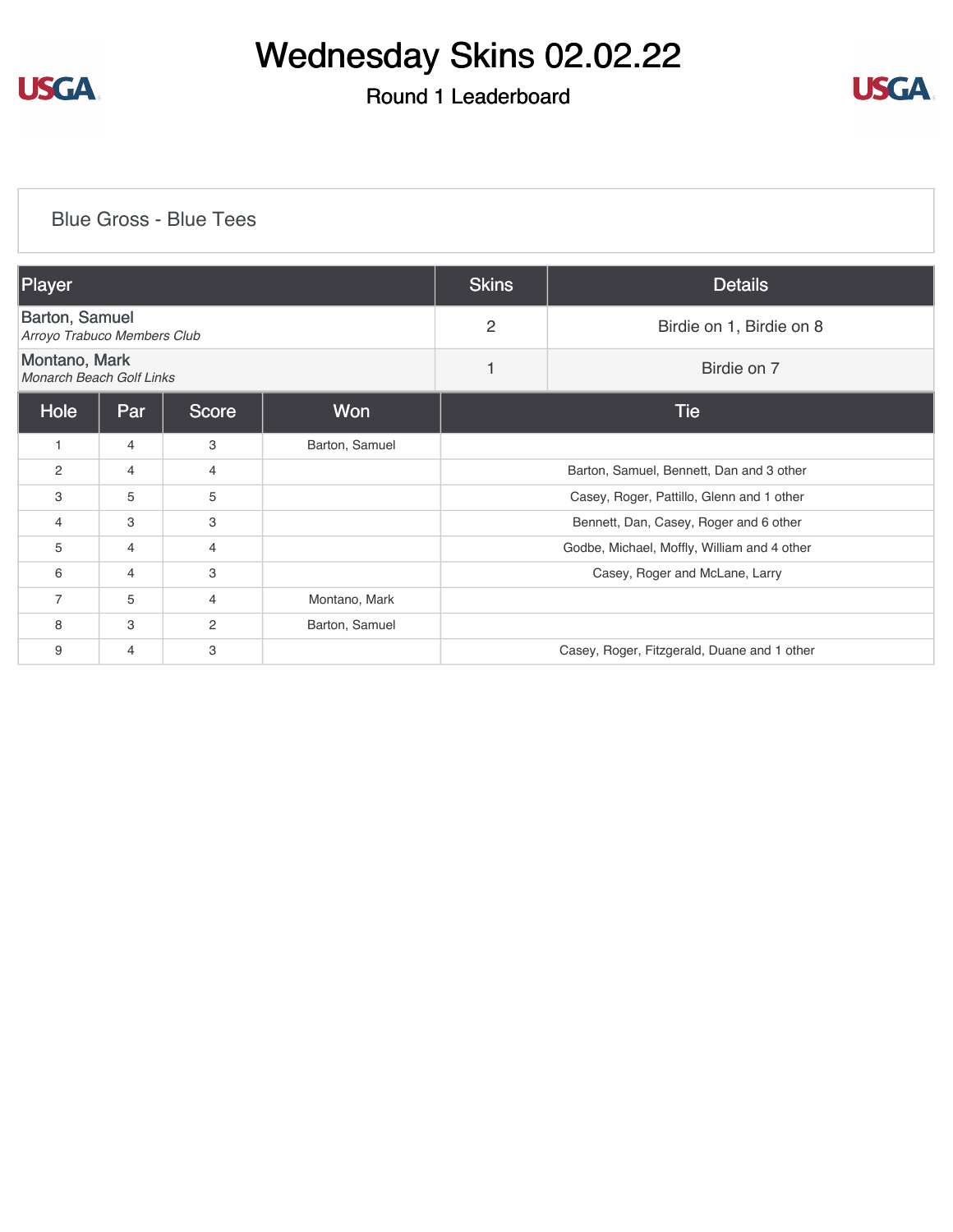

### Round 1 Leaderboard



#### [Blue Net - Blue Tees](https://cdn2.golfgenius.com/v2tournaments/8181645985135485213?called_from=&round_index=1)

| Player                                                  |                |                |                   | <b>Skins</b>                                | <b>Details</b> |                                           |  |
|---------------------------------------------------------|----------------|----------------|-------------------|---------------------------------------------|----------------|-------------------------------------------|--|
| <b>Fitzgerald, Duane</b><br>Arroyo Trabuco Members Club |                |                |                   |                                             | Eagle on 9     |                                           |  |
| Montano, Mark<br>Monarch Beach Golf Links               |                |                |                   |                                             |                | Birdie on 7                               |  |
| Hole                                                    | Par            | <b>Score</b>   | <b>Won</b>        |                                             | <b>Tie</b>     |                                           |  |
| $\mathbf{1}$                                            | $\overline{4}$ | 3              |                   | Barton, Samuel, Godbe, Michael and 1 other  |                |                                           |  |
| $\overline{2}$                                          | $\overline{4}$ | 3              |                   | Barton, Samuel, Bennett, Dan and 3 other    |                |                                           |  |
| 3                                                       | 5              | 4              |                   | Pattillo, Glenn and Puchalski, Jeffery      |                |                                           |  |
| $\overline{4}$                                          | 3              | 2              |                   | Bennett, Dan, Godbe, Michael and 4 other    |                |                                           |  |
| 5                                                       | $\overline{4}$ | 3              |                   | Godbe, Michael, Moffly, William and 4 other |                |                                           |  |
| 6                                                       | $\overline{4}$ | 3              |                   | Casey, Roger and McLane, Larry              |                |                                           |  |
| $\overline{7}$                                          | 5              | 4              | Montano, Mark     |                                             |                |                                           |  |
| 8                                                       | 3              | 2              |                   |                                             |                | Barton, Samuel, McLane, Jerry and 1 other |  |
| 9                                                       | $\overline{4}$ | $\overline{2}$ | Fitzgerald, Duane |                                             |                |                                           |  |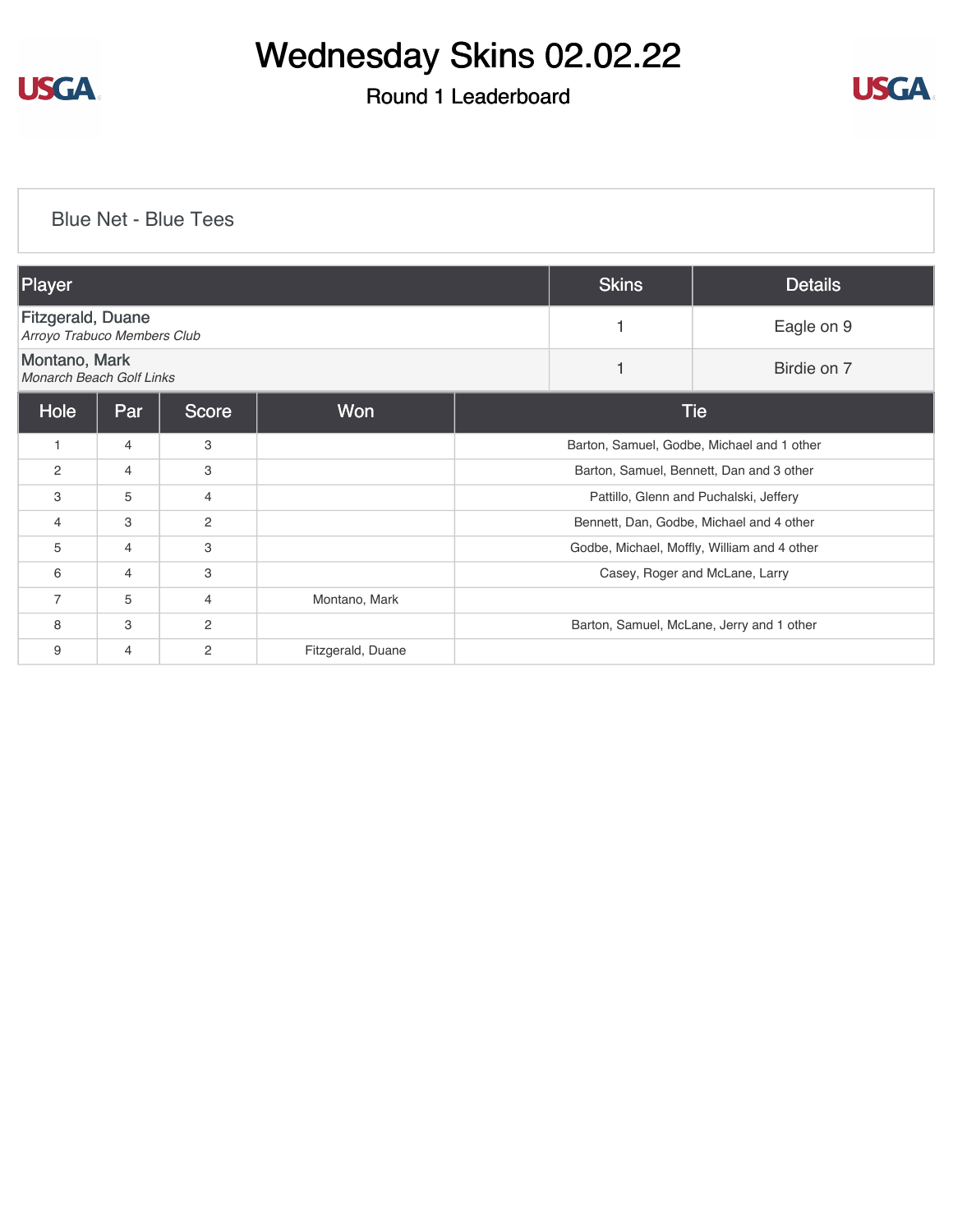

### Round 1 Leaderboard



#### [White Gross - White Tees](https://cdn2.golfgenius.com/v2tournaments/8181648152449802527?called_from=&round_index=1)

| Player                                      |                |                |              | <b>Skins</b>   | <b>Details</b>                            |  |  |
|---------------------------------------------|----------------|----------------|--------------|----------------|-------------------------------------------|--|--|
| Hopp, Gary<br>Arroyo Trabuco Members Club   |                |                |              | $\overline{2}$ | Birdie on 4, Eagle on 7                   |  |  |
| Hurst, James<br>Arroyo Trabuco Members Club |                |                |              | 1              | Par on 5                                  |  |  |
| Hole                                        | Par            | Score          | Won          |                | <b>Tie</b>                                |  |  |
|                                             | $\overline{4}$ | 4              |              |                | Hopp, Gary and Tucker, John               |  |  |
| 2                                           | 4              | 4              |              |                | Berube, Robert, Hopp, Gary and 2 other    |  |  |
| 3                                           | 5              | 5              |              |                | Corbin, Ron and Ung, Ron                  |  |  |
| 4                                           | 3              | $\overline{2}$ | Hopp, Gary   |                |                                           |  |  |
| 5                                           | 4              | 4              | Hurst, James |                |                                           |  |  |
| 6                                           | 4              | 4              |              |                | Deal, Tim, Hopp, Gary and 2 other         |  |  |
| $\overline{7}$                              | 5              | 3              | Hopp, Gary   |                |                                           |  |  |
| 8                                           | 3              | 3              |              |                | Berube, Robert, Colburn, Kirk and 4 other |  |  |
| 9                                           | 4              | 4              |              |                | Berube, Robert, Colburn, Kirk and 4 other |  |  |